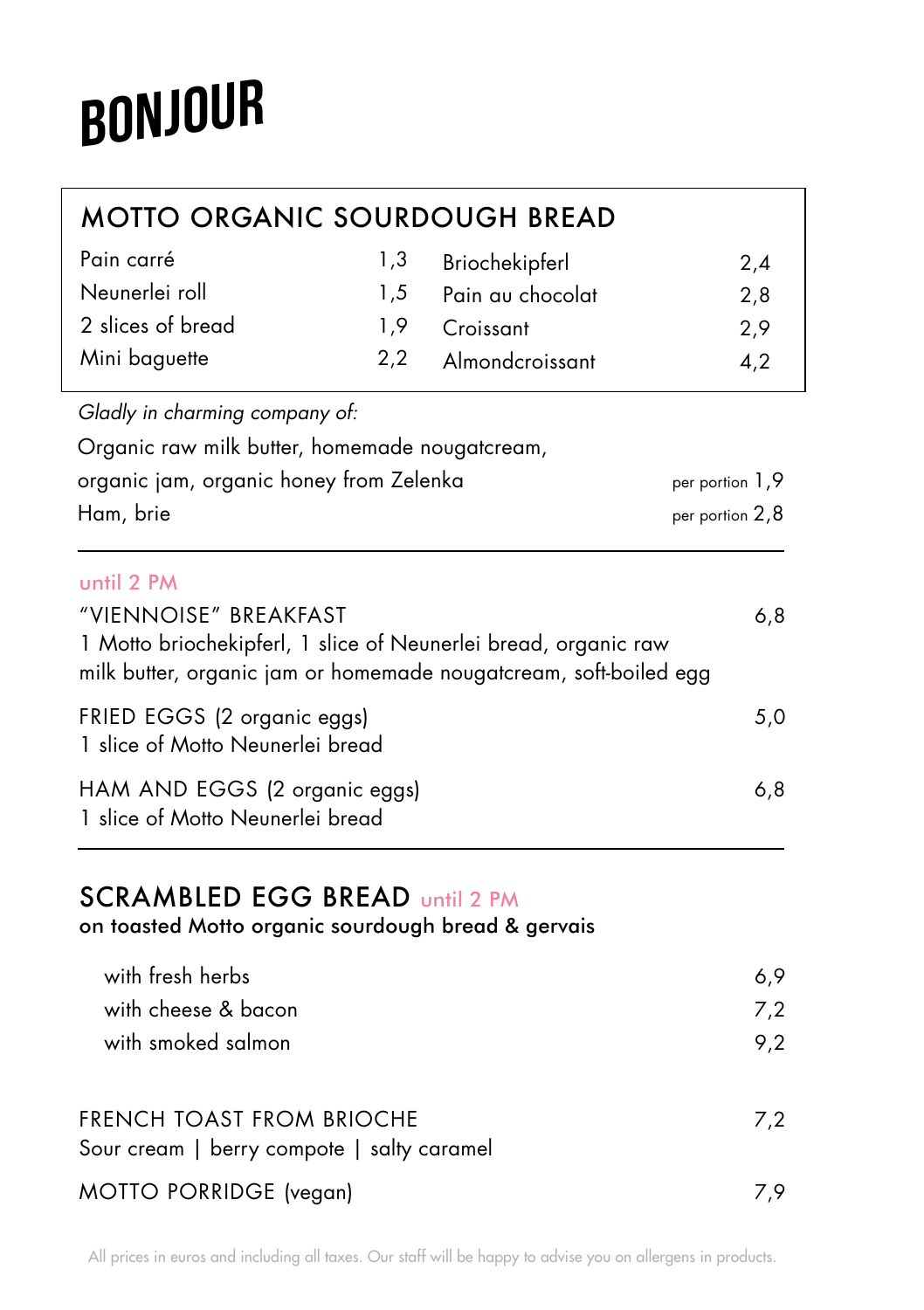## MOTTO TOASTS until 6 PM

| PROVENÇALE (vegetarian)<br>Grilled zucchini   tomatoes   Kalamata olives   rucola pesto | 9,5  |  |
|-----------------------------------------------------------------------------------------|------|--|
| <b>FROMAGE JAMBON</b><br>Ham   cheese   Motto tartar sauce                              | 10,5 |  |
| TARTE FLAMBÉE until 6 PM                                                                |      |  |
| L'ETÉ<br>Tomatoes   mozzarella   rucola pesto                                           | 8,5  |  |
| L'ALSACE<br>Bacon   onion   crème fraîche                                               | 9,8  |  |
| DU NORD<br>Smoked salmon   crème fraîche                                                | 11,5 |  |

Bon appétit, Bon appering!

All prices in euros and including all taxes. Our staff will be happy to advise you on allergens in products.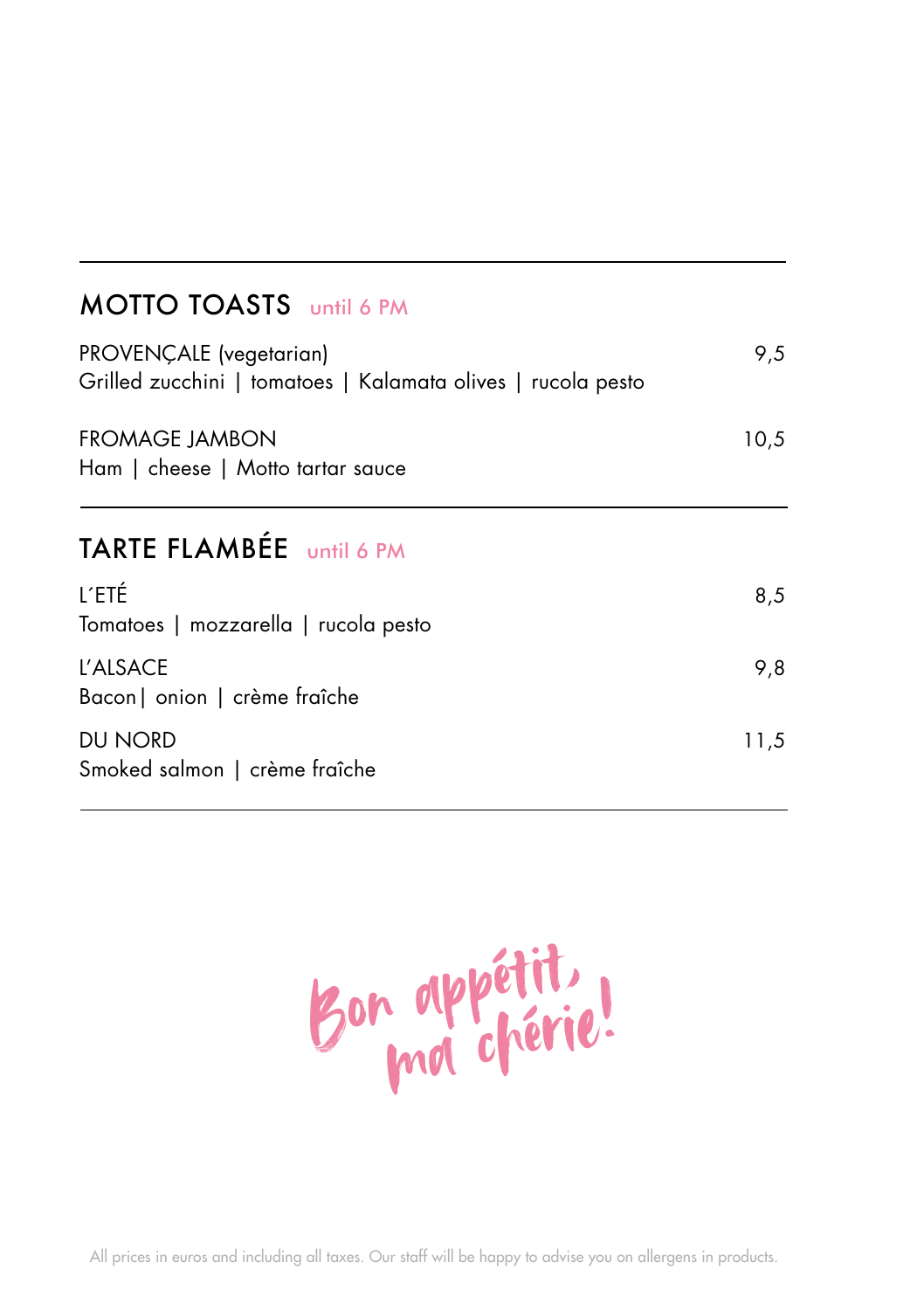### LES SANDWICHS until 6 PM

| <b>HAM BAGUETTE</b><br>Ham from Thum   horseradish   Dijon mustard   pickle |     |
|-----------------------------------------------------------------------------|-----|
| PAIN CARRÉ<br>Brie de Meaux   fig mustard   pear   lettuce                  | 5,5 |
| <b>QUICHES</b> until 6 PM                                                   |     |
| QUICHE LORRAINE<br>Chivecream   lettuce                                     | 8,5 |
| QUICHE DU JOUR AUX LÉGUMES<br>Chivecream   lettuce                          | 8,5 |

# VIENNOISERIE & PÂTISSERIE

| Sour cherry vanilla pastry             | 2,9 |
|----------------------------------------|-----|
| Lemon hazelnut pastry                  | 2,9 |
| Chocolate salty caramel tartelette 5,9 |     |

| Motto "Scheiterhaufen" | 5.9 |
|------------------------|-----|
| Motto coupe            | 5.9 |
| Berry tartelette       | 6.9 |

#### Oh, là, là! There are more delicacies in our cake display case!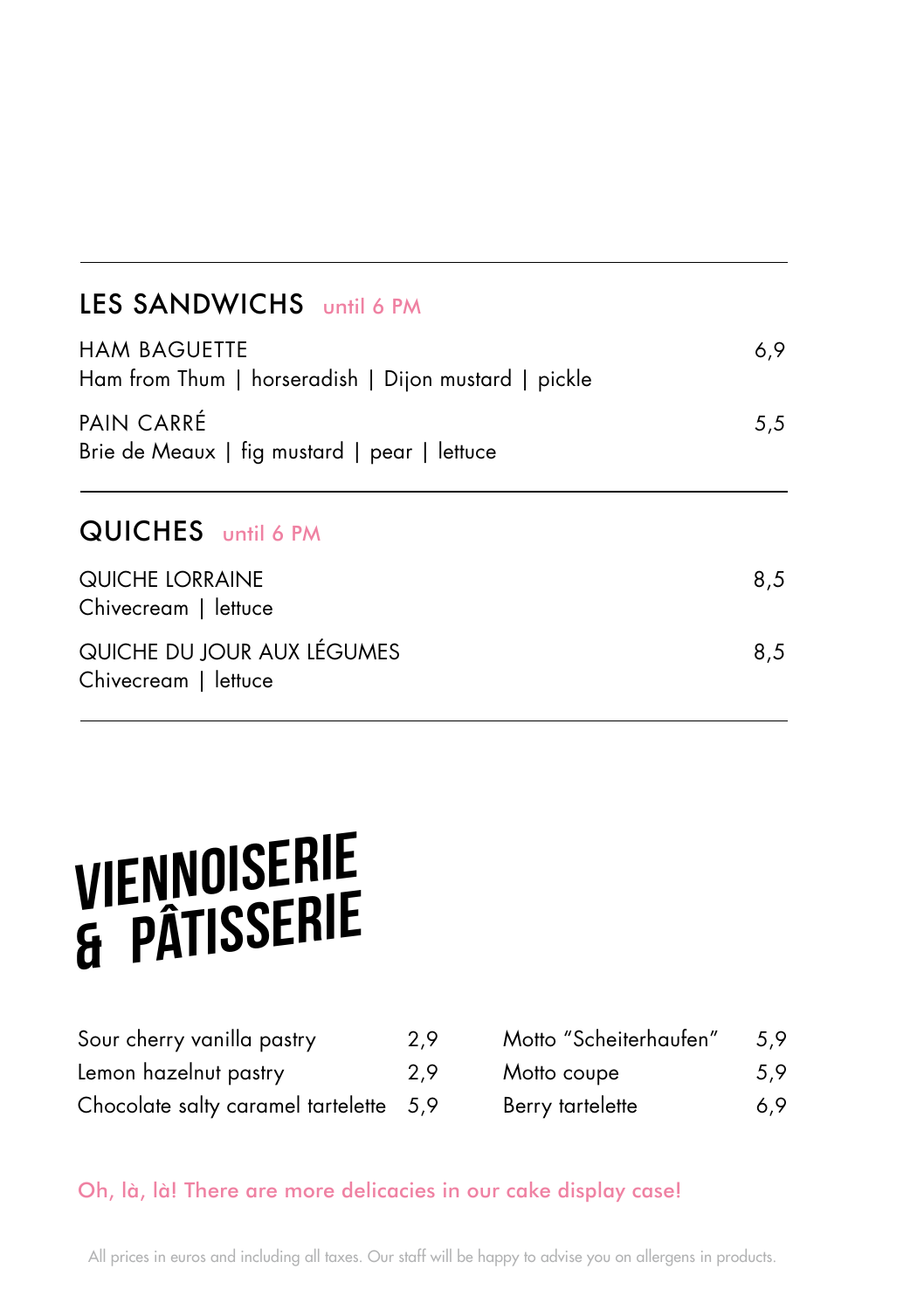## HOT DRINKS, COLD BREW & ALKOHOLFREE

*Our organic fairtrade coffee is Viennese tradition in its most liquid form. Our partners in crime, Alt Wien, are experts in coffee craftsmanship. Especially for us they have created a roast*

| Espresso small/double                                                                                   | 2,6/4,4 |     |                          |  |     |
|---------------------------------------------------------------------------------------------------------|---------|-----|--------------------------|--|-----|
| Macchiato                                                                                               | 2,9     |     |                          |  |     |
| Americano                                                                                               | 3,9     |     |                          |  |     |
| Cappuccino                                                                                              |         |     |                          |  |     |
| Flat white                                                                                              |         | 4,6 |                          |  |     |
| Café au lait                                                                                            |         | 4,8 |                          |  |     |
| Organic-fairtrade hot chocolate                                                                         |         | 4,4 |                          |  |     |
| Cold brew on ice                                                                                        |         | 3,5 |                          |  |     |
| Cold brew latte (almond- or coconut milk)                                                               |         | 4,5 |                          |  |     |
| Cold brew tonic (lemon, agave syrup)                                                                    |         | 4,9 |                          |  |     |
| Morning Glory (English Breakfast)<br>Tummy Tonic (pepper mint)<br>Bursting with super berries (berries) |         |     |                          |  |     |
|                                                                                                         |         |     | Mao Feng (green tea)     |  | 4,2 |
|                                                                                                         |         |     | Lazy Days (lemon-ginger) |  |     |
| Bolly Good (chai)                                                                                       |         | 4,3 |                          |  |     |
| Almond-, soy-, oatdrink or lactose free milk:                                                           |         | 0,5 |                          |  |     |
| Soda water lemon / rasberry / elder flower                                                              | 0,4     | 2,8 |                          |  |     |
| Coca-Cola/zero                                                                                          | 0,331   | 3,8 |                          |  |     |
| Orange juice, freshly squeezed                                                                          | 0,21    | 4,8 |                          |  |     |
| Strawberry-lemon lemonade, homemade                                                                     | 0,4     | 4,8 |                          |  |     |
| Ginger-lemon lemonade, homemade                                                                         | 0,4     | 4,8 |                          |  |     |
| Basil-lime Lemonade, homemade                                                                           | 0,4     | 4,8 |                          |  |     |
| Motto mate mint iced tea, homemade                                                                      | 0,4     | 4,8 |                          |  |     |
| Vöslauer mineral water sparkling/still                                                                  | 0,331   | 3,2 |                          |  |     |
| Vöslauer mineral water sparkling/still                                                                  | 0,75    | 6,9 |                          |  |     |